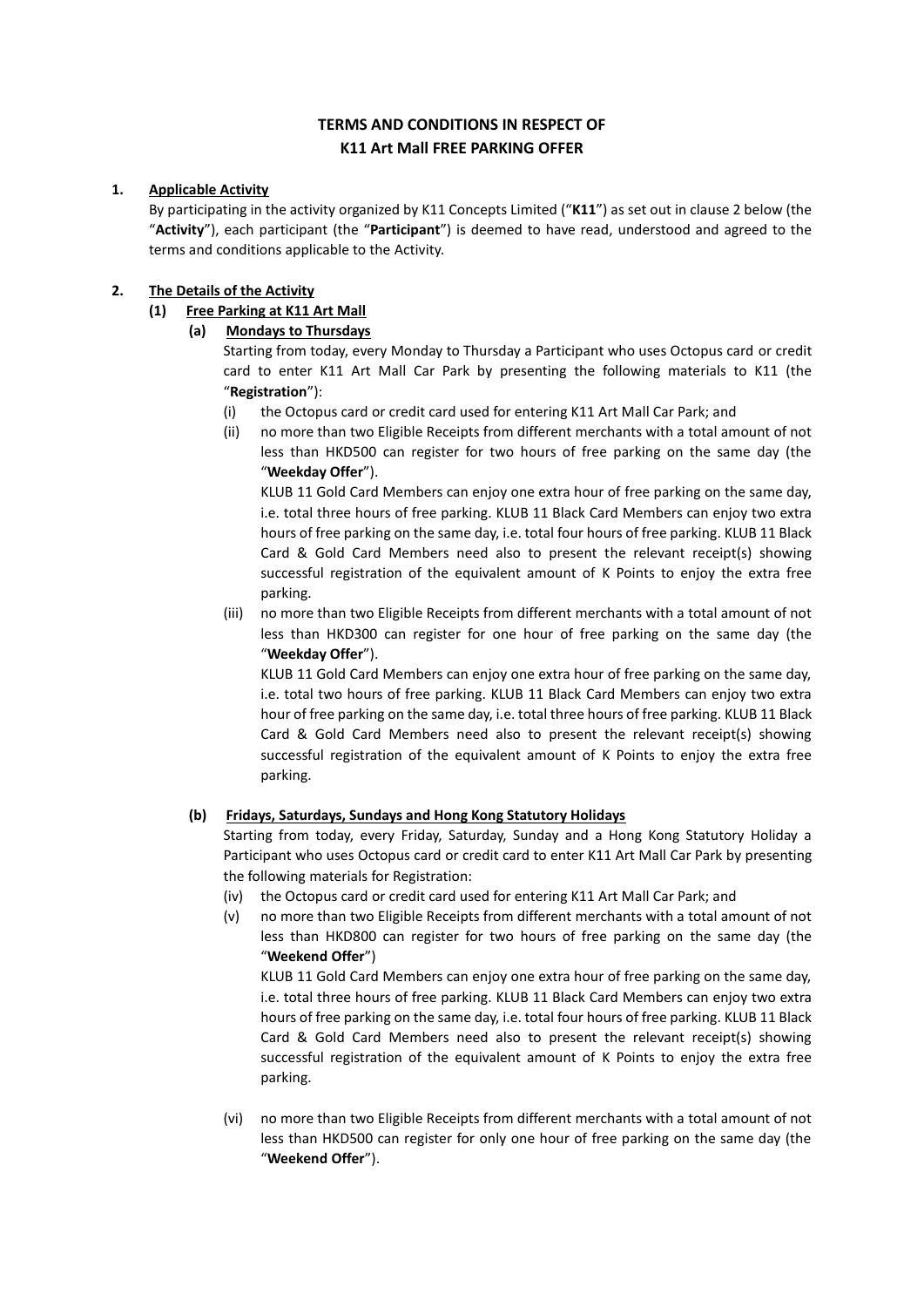KLUB 11 Gold Card Members can enjoy one extra hour of free parking on the same day, i.e. total two hours of free parking. KLUB 11 Black Card Members can enjoy two extra hour of free parking on the same day, i.e. total four hours of free parking. KLUB 11 Black Card and Gold Card Members need also to present the relevant receipt(s) showing successful registration of the equivalent amount of K Points to enjoy the extra free parking.

(the "**Weekday Offer**" and the "**Weekend Offer**", collectively referred as the "**Free Parking Offers**".)

## **(2) Private Cars Only**

The Free Parking Offers are applicable only to private cars that enter K11 Art Mall Car Park according to our time records, but are inapplicable to any vehicles that K11 considers to have a dominant commercial purpose (e.g. taxis and vans).

## **(3) Overtime Parking**

## **(a) Mondays to Thursdays**

A Participant whose parking exceeds the time limit of the applicable Free Parking Offer would have to pay a parking fee of HKD39 per hour.

**(b) Fridays, Saturdays, Sundays and Hong Kong Statutory Holidays**

A Participant whose parking exceeds the time limit of the applicable Free Parking Offer would have to pay a parking fee of HKD41 per hour.

## **3. Special Terms and Conditions applicable to the Activity**

## **(1) Terms Used**

**(a)** Eligible Receipt

An "**Eligible Receipt**" means a machine-printed receipt issued by a merchant in K11 Art Mall and/or K11 MUSEA on the day of the Registration for an Eligible Transaction. K11 does not accept any photocopies or hand-written receipts and reserves the right not to accept any receipts that K11 suspects to be invalid, forged, issued not for genuine transactions or on other grounds without any explanation.

# **(b)** Eligible Transaction

An "**Eligible Transaction**" means a consumer transaction between anyone and a merchant at K11 Art Mall and/or K11 MUSEA but excludes:

- i. any single spending below HKD50 (excluding spending by K Dollar(s));
- ii. any cash payment(s) (meaning any non-electronic payment (including transactions not settled by credit card, EPS, octopus card and e-payment via mobile device));
- iii. any purchase of cash vouchers, gift cards or coupons, stored value cards or pre-paid cards;
- iv. payments using rebate promotion (coupons) and New VIP cash vouchers provided and issued by the Participating Merchants;
- v. adding value to Octopus cards, stored value cards or pre-paid cards;
- vi. currency exchange;
- vii. Any spending in Hyatt Regency Hotel, Rosewood Hong Kong, K11 ATELIER, K11 ARTUS, Intercontinental Hotel Hong Kong & Avenue of Stars;
- viii. charity donations; and
- ix. any bill payment (including but not limited to payment of telecommunication or utility bills).
- x. any spending by K Dollar(s);
- xi. any spending by gift voucher(s)
- **(c)** Other Terms and Conditions

The Participants shall strictly comply with all the other terms and conditions relating to K11 Art Mall Car Park.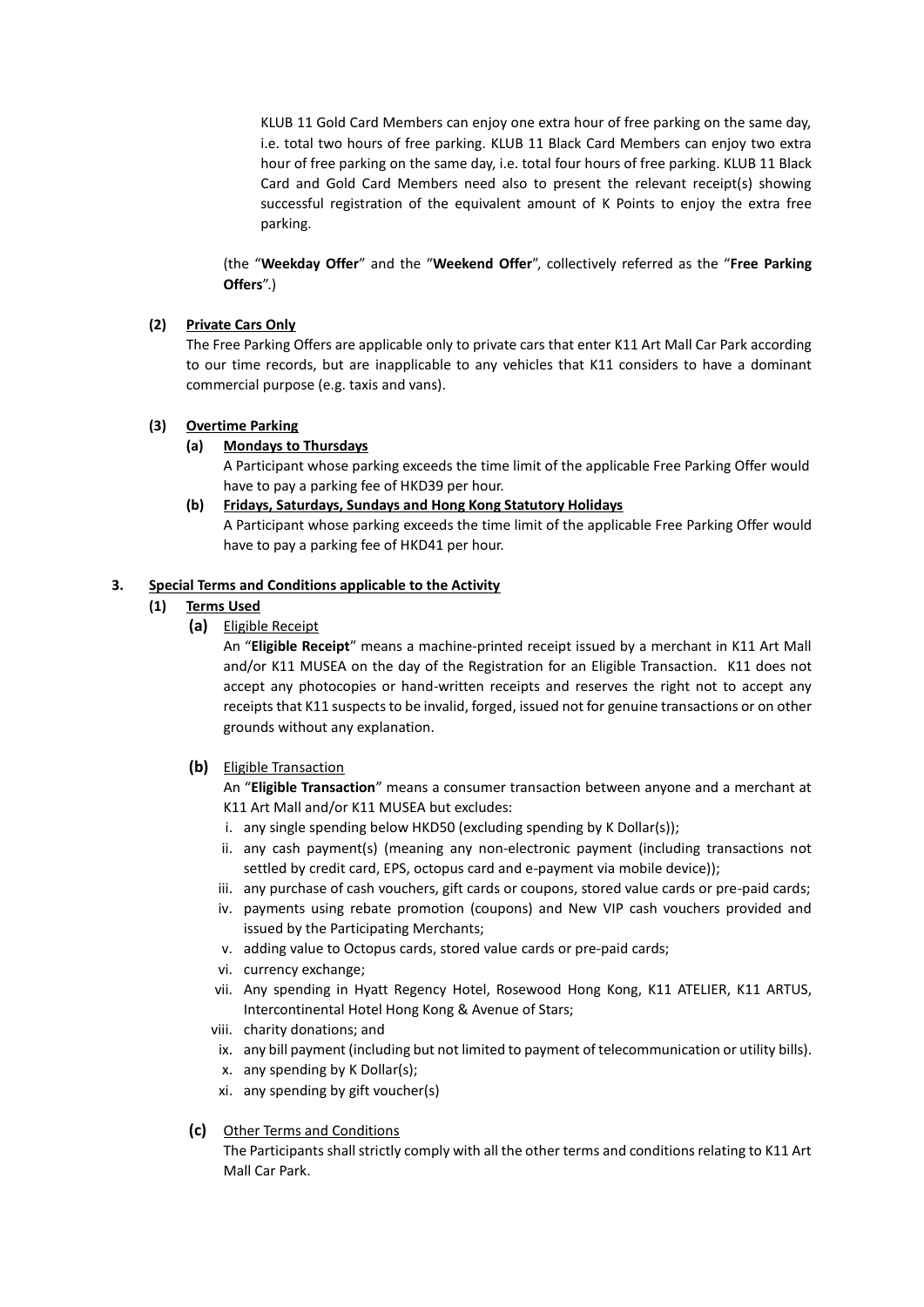# **(2) Time and Place of the Registration**

## **(a) G/F Koncierge**

The Registration shall take place from 10:00 to 22:00 at the Koncierge on G/F of K11 Art Mall or any other counter as K11 may designate from time to time.

## **(b) Self-served kiosk**

The Registration shall take place from 10:00 to 24:00 at the 24 hours kiosk located on B4/F.

#### **(3) Copying Eligible Receipts**

K11 has the right to make an electronic copy of each Eligible Receipt presented to K11 in the course of the Registration and to keep the electronic copies for audit purposes.

#### **(4) Marking on Receipts**

K11 has the right to make any marks on each Eligible Receipt presented to K11 in the course of the Registration. The Eligible Receipt marked by K11 cannot be used for the Registration or redeeming any other gifts or privileges in other promotional activities being held in K11 Art Mall again.

#### **(5) Verification of Identity**

A KLUB 11 Gold/ Black Card Member shall present his or her valid e-membership card for inspection at the time of the Registration.

#### **(6) Staff of Tenant**

Staff of tenants of K11 Art Mall and K11 MUSEA are not able to enjoy Free Parking Offers.

#### **(7) No Exchange**

The Free Parking Offers cannot be exchanged for cash or other gifts.

## **(8) Cancelled Transactions**

If any one of the transactions relating to the receipt used for the Registration is subsequently cancelled or revoked for whatever reasons, and the actual spending amount under the Eligible Receipt falls below the requisite amount for the Registration, such Participant is required to pay the corresponding parking fee to K11 at the Concierge counter on the first floor of K11 Art Mall (For any cancellation of parking services or payment issue, please go to the counter at B4). Before the Participant has paid the corresponding parking fee to K11, the relevant merchant is entitled to refuse any refund to the Participant.

#### **(9) Power to Terminate**

K11 is entitled to terminate or cancel the Activity at any time without any prior notice.

## **4. General Terms and Conditions applicable to the Activity**

## **(1) Amendment**

K11 has the right to amend any Terms and Conditions at any time without any prior notice.

## **(2) Interpretation**

K11 has the right to interpret these Terms and Conditions. In case of disputes, the decision of K11 shall be final and binding on all parties concerned.

## **(3) English Version Prevails**

The Chinese version of these Terms and Conditions is for reference only. In case of discrepancies between the provisions of the English version and the Chinese version, the English version shall prevail.

#### **(4) Governing Laws**